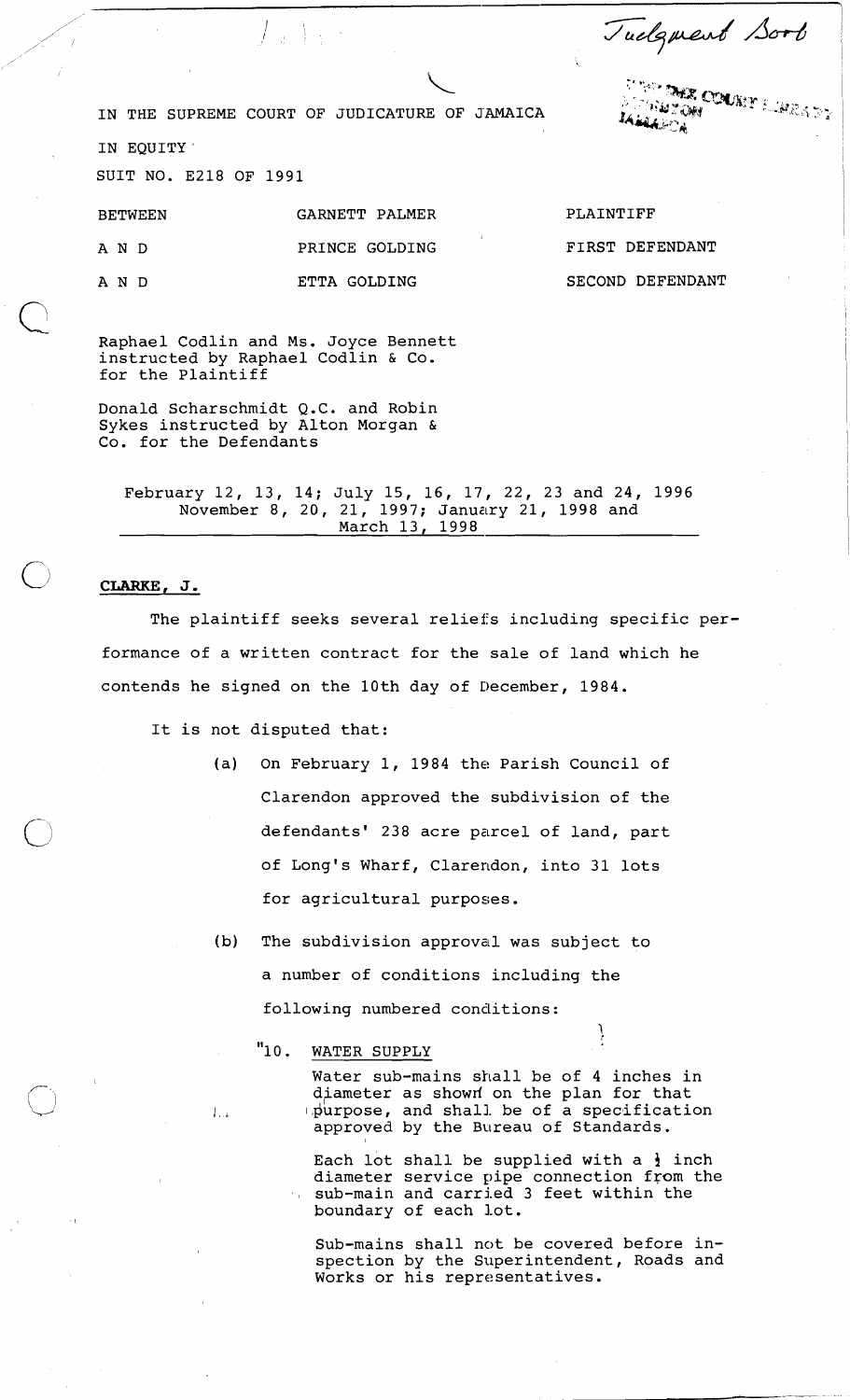11. ROADWAY

The reserved roadway shall be cleaned to extreme width of all vegetation. Scarify road surface and apply selected marl, consolidated in 6 inches layers to a minimum depth of 1' 0". Wet and roll to proper camber to a minimum weight of 10 ton roller.

- 12. The work of the subdivision shall be completed within two (2) years of the date of approval.
- 13. No Title shall be issued from this subdivision until a Certificate of Completion of all infrastructure works has been issued by the Parish Council to the Registrar of Titles. "
- (c) The plaintiff paid to the defendants' attorneysat-law Crafton S. Miller & Co. deposits on four of the lots in the subdivision namely, lots 19, 20, 21 and 22 comprising 25 acres. The purchase price for all four lots was \$150,000.00 at \$6,000.00 per acre.

The first deposit of \$11,500.00 was paid in respect of lots 19 and 20 on 10th December, 1984. The second deposit of \$11,500.00 was paid in respect of lots 21 and 22 on 19th January, 1985.

- (d) An agreement for sale of all four lots was signed by the parties. It provides for a deposit of \$23,000.00 on, signing thereof, a further deposit of  $$20,000.00$  on or before the 31st May, 1985 and the balance on completion.
- (e) Under the terms of the agreement for sale the title to the lots was made subject to the conditions imposed by the Parish Council.
- (f) Condition 13 imposed by the Clarendon Parish Council on 1st February, 1984 was amended in February 1985 to read as follows:

"No infrastructure is required to be undertaken by the vendors".

An issue arises on the pleadings as to whether or not the plaintiff signed the agreement (Exhibit 9) on 10th December, 1984 as he alleges. It is important to resolve the issue if Condition 13 as

 $\overline{2}$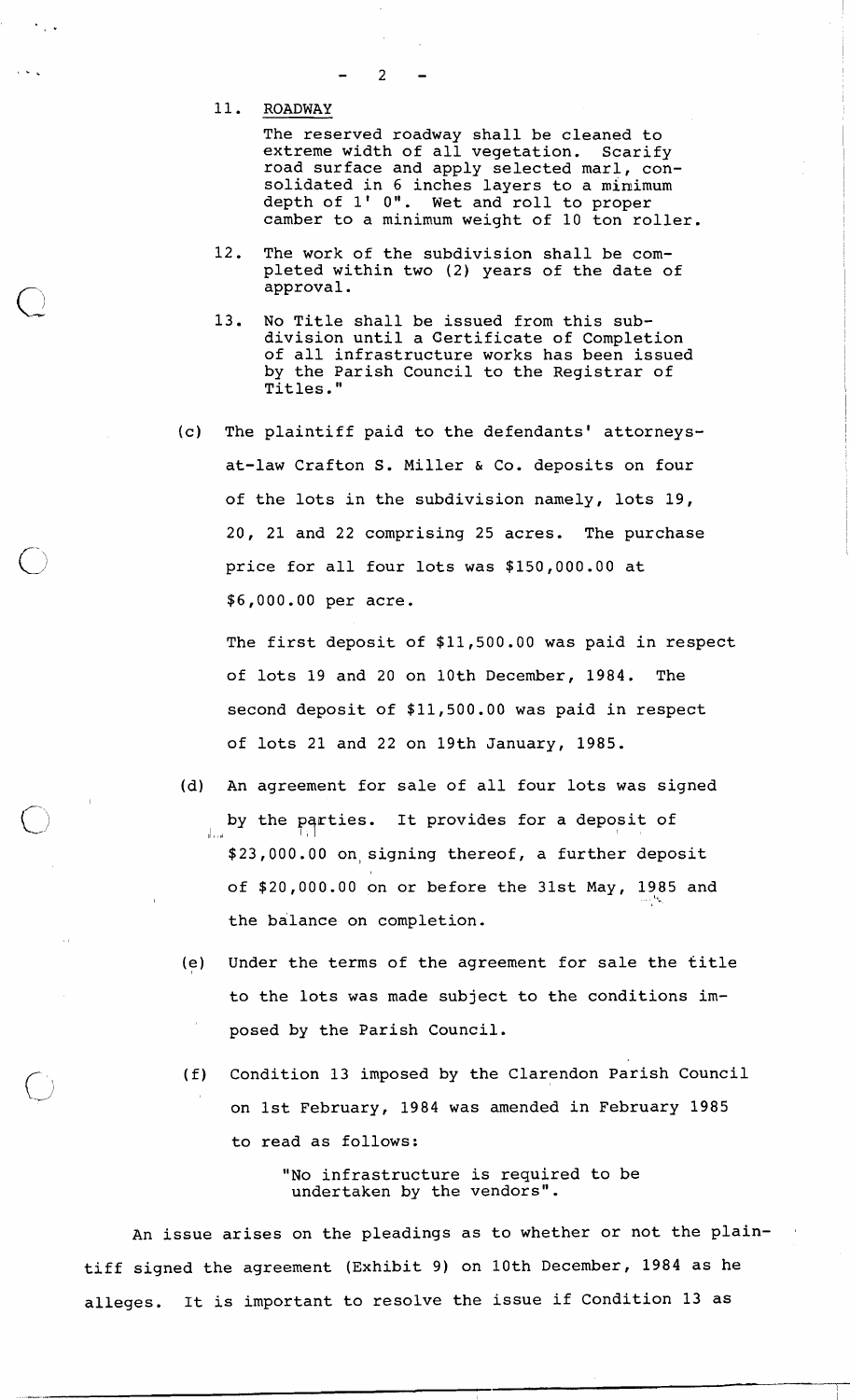amended would operate to relieve the defendants of responsibility for undertaking any infrastructural work under the contract, provided that the contract was signed. after the amendment.  $\mathbb{C}^{\mathbb{C}}$  ,  $\mathbb{C}^{\mathbb{C}}$  ,  $\mathbb{C}^{\mathbb{C}}$  ,  $\mathbb{C}^{\mathbb{C}}$ 

In support of his allegation that he signed the agreement for sale (Exhibit 9) on 10th December, 1984 the plaintiff tendered ) in evidence:

- (a) the receipt (Exhibit 8) he got when he made his first payment in December 1984;
- (b) an undated agreement for sale (Exhibit 9) he alleges he signed in December 1984;
- (c) the first defendant's statement, in his affidavit sworn to on 8th October, 1992 (Exhibit 45) that the contract was made on or about the 10th December, 1984:

"That in or about the 10th of December, 1984 the First Defendant (my late wife now deceased) and I contracted to sell to the Plaintiff four lots numbered 19, 20, 21 and 22 on the subdivision plan of the <sub>l</sub>lands registered at Volume 1171  $\int_{\mathbb{R}^n}$  ${\tt Folio'}$   $241$  part of Long's Wharf in the' ' parish of Clarendon. This is the same contract referred to in paragraph 2 of the Statement of Claim dated 14th day of<br>February 1992 ... A signed copy of this the Statement of Claim dated 14th day of<br>February 1992 ... A signed copy of this contiact is now produced and shown to me and exhibited hereto ..."

It is to be observed that nowhere in that passage has the first defendant said in terms that the contract was signed on 10th or llth December, 1984 or, indeed, on any particular date. Nevertheless, Mr. Codlin has submitted that Mr. Crafton Miller's evidence that the agreement for sale was not signed on 10th or llth December but after 8th March, 1985, lacks credibility in the light of (a) his previous inconsistent statement when deposing in interlocutory proceedings herein that the contract was made on 10th December, 1984 and (b) attorney-at-law Derrick Russell's assertion in his affidavit in the same proceedings that "on perusal of the documents received from Messrs Crafton Miller & Co., Attorneys-atlaw who had first dealt with the matter, an Agreement for sale of the said premises had been signed on the 10th day of December, 1984 by the parties ..."

3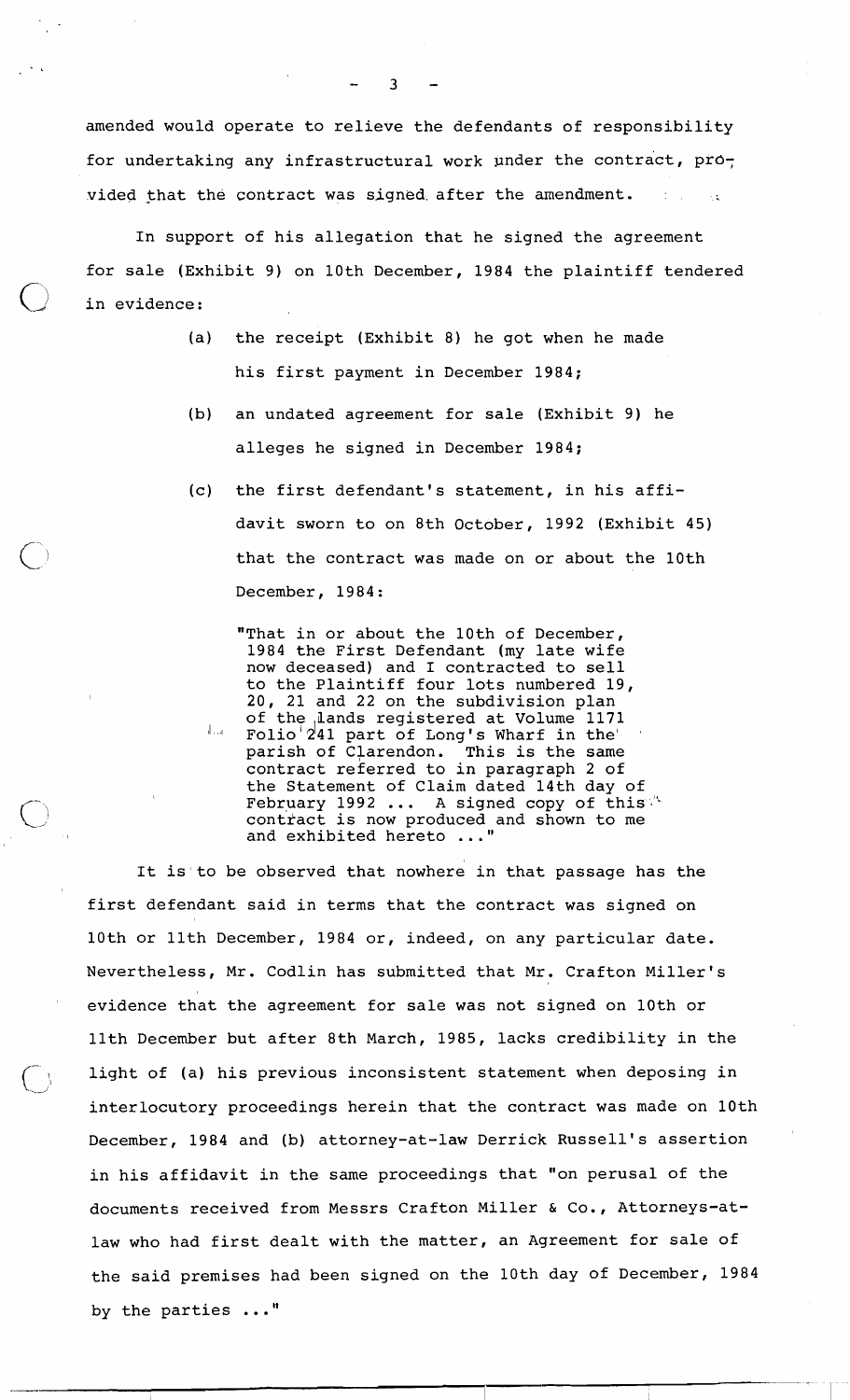Mr. Miller gave evidence that those statements are incorrect. He explained that the affidavits were sent to him by another attorneyat-law, Mr. Alton Morgan, who then had conduct of the matter and had prepared the affidavits for his signature. He had no discussion with Mr. Morgan about the affidavits and had no record to check the facts against. He relied entirely upon the fact that his colleague asked him to execute the documents and he did just that. Likewise, Mr. Russell testified that his affidavit was prepared by Mr. Morgan and he relied on Mr. Morgan's information as accurate.

I accept those explanations and have taken them into account I in assessing the credibility of Crafton Miller on this and other I aspects of his evidence. In'light of this and further factors on this aspect of the matter that I will deal with presently, I find that, consistent with the defence, up to 8th March, 1985 no agreement for sale between the parties had been signed.

The plaintiff contends that when he signed Exhibit 9 Special Condition 13 was as it appears on the application for subdivision granted by the Clarendon Parish Council, that is to say, it provided that "no Title shall be issued for the sub-division until the approval of the Parish Council was granted". He gave evidence in support of his allegations and conceded that that the receipt for the first payment (Exhibit 8) was in the same condition when tendered in evidence as when received in 1984. He said that he signed Exhibit 9 on 10th December, 1984 and was given Exhibit 9 on 14th December, 1984.

Observe that the following words appear in a prominent position on the face of Exhibit 8:

> "Received from Mr. Garnett Palmer the sum of Eleven Thousand Five Hundred Dollars Re Deposit lot 19 and 20 Long Wharf from Prince Golding pending N.C.B. permission to prepare agreement of sale.

## Per E. Tennant"

I agree with Mr. Scharschmidt Q.C. that the clear and obvious meaning of the words "pending N.C.B. permission to prepare agreement of sale" is that the attorney-at-law involved, Mr. Crafton Miller, needed to obtain the permission of National Commercial Bank before preparationof

 $-4-$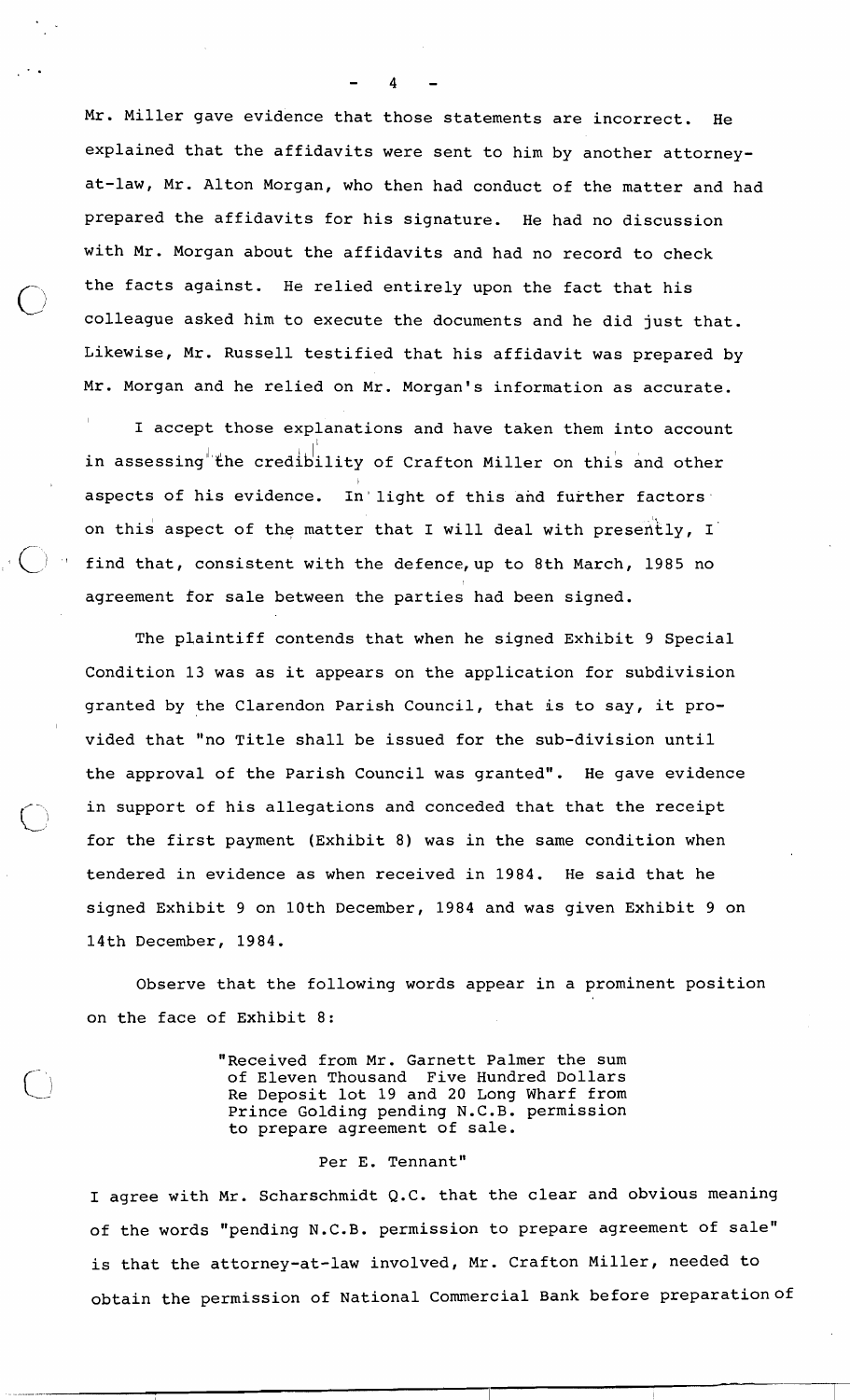the agreement for sale and that no agreement for sale had been prepared and a **fortiori** no agreement for sale was signed by the plaintiff on 10th December, 1984.

5

Mrs. Ethel Tennant testified that it was she who wrote the words and that she did so on the instructions of Mr. Crafton Miller. Mr. Miller testified that the lots, the subject matter of the sale, formed a part of a piece of land that had been mortgaged to National Commercial Bank and that the Bank held the title as security and that it was necessary for him to get the Bank's permission to prepare the agreement for sale. Mr. Derrick Russell, attorney-at-law is a second contract of the second contract of the second contract of the second contract of the second contract of the second contract of the second contract of the second contract of the second contract of the second con employed to the Bank, also gave evidence of the existence of the mortgage in question. Also it is to be noted that it was not suggested'to either Mr. Miller or to Mr. Russell that the land, the subject matter of the sale, had not been mortgaged to National Commercial Bank, (N.C.B.).

Again, I agree that it is extremely improbable that Mr. Miller who knew that the permission of N.C.B. was necessary would have prepared an agreement for sale and had same signed by the plaintiff while at the same time instructing Mrs. Tennant to make the notation on the receipt that the permission of N.C.B. to prepare the agreement for sale was necessary.

Furthermore, the following are addtional and powerful reasons in support of the defendant's contention that the agreement for sale was not signed by the parties on 10th December, 1984 but after the amendment of the conditions of the Clarendon Parish Council took place in February 1985:

> 1. The plaintiff acknowledged receiving a letter dated 8th March, 1985 from Crafton Miller & Co. to Mr. Garnett Palmer. It is a letter in respect of lots 19, 20', 21 and 22 Long's Wharf. It begins thus:

> > "The Agreement for Sale for the above lots have been prepared for your signature.

Will you be so good enough as to come into our office and sign same".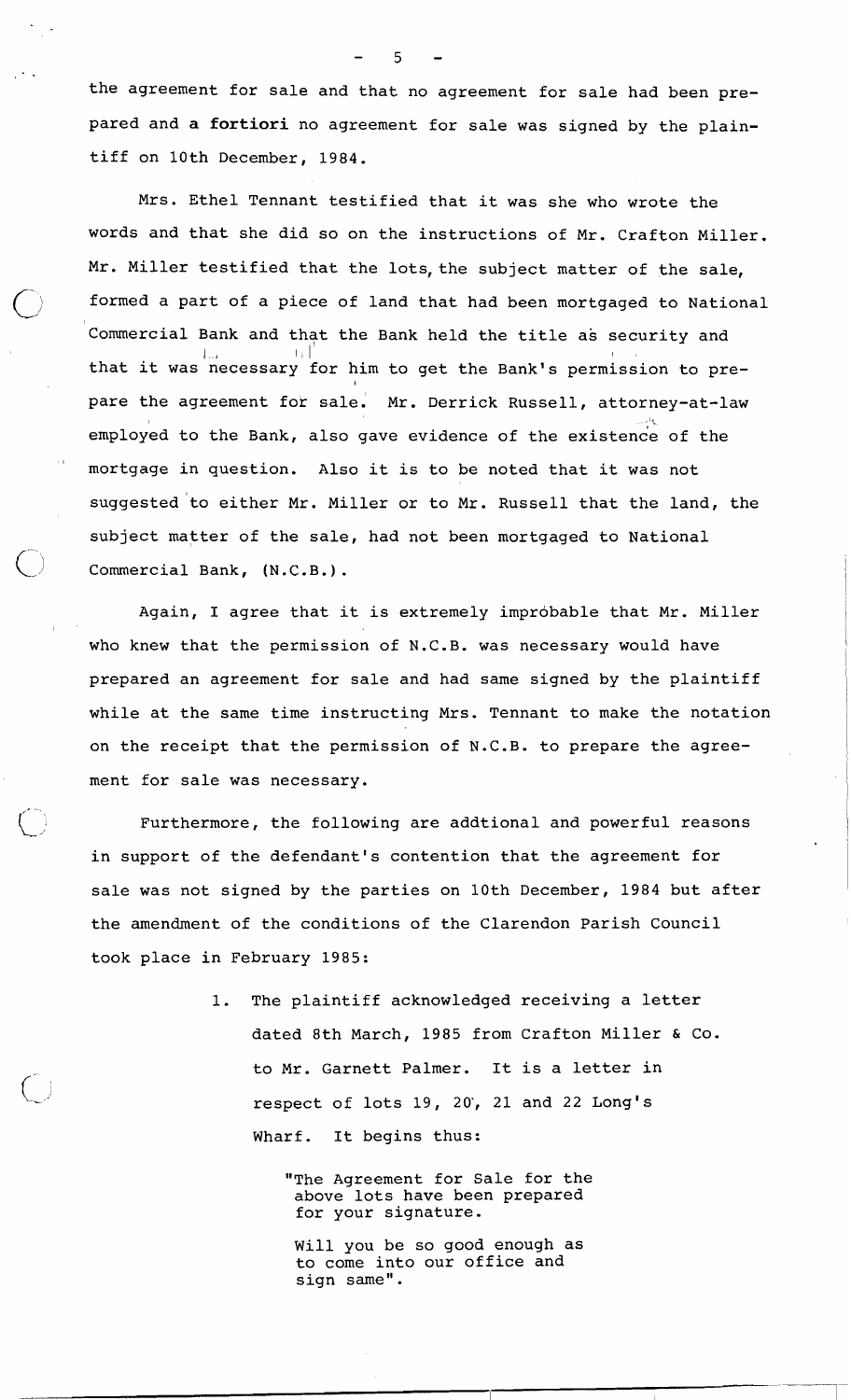The agreement referred to in this letter is obviously Exhibit 9.

2. The agreement provides for a down-payment of \$23,000.00 on the signing thereof.

ti L

 $6\overline{6}$ 

 $\|.\|_{\alpha}$ 

On 10th December, 1984 the plaintiff paid \$11,500.00. So it is highly improbable that Mr. Crafton Miller, an attorney-at-law of 26 years standing, would have the plaintiff sign the agreement on 10th December, 1984 and give the plaintiff a copy of that agreement on 14th December, 1984 representing that \$23,000.00 had been paid when it had not.

So, as pleaded by the defendant, I find that the agreement for sale was signed in or about the month of March 1985. The amendment in February 1985 to the conditions of the Clarendon Parish Council clearly took place before the agreement for sale was signed. I also find that there was no tampering or alteration by the. defendants or their attorneys-at-law, of Special Condition 13 of the agreement for sale. A copy of that document retained by Crafton S. Miller & Co. on their file was admitted in evidence (Exhibit 37). Yet although Special Condition 13 of the agreement for sale was in the following terms, "no infrastructure is required to be undertaken by the Vendors" an issue arises as to whether the defendants are obliged to carry out the infrastructural work specified in the agreement for sale, so long as same has not been terminated by the parties. It is convenient at this stage to set out Special Conditions 10 to 13 of the Agreement for Sale (Exhibit 9):

> "The title is subject to the following conditions imposed by the Clarendon Parish Council ...

> > 10. WATER SUPPLY

ا د

ه کا

**v** -

Water sub-mains shall be of 4 inches in diameter as shown on the plan for that purpose, and shall be of a specification approved by the Bureau of Standards.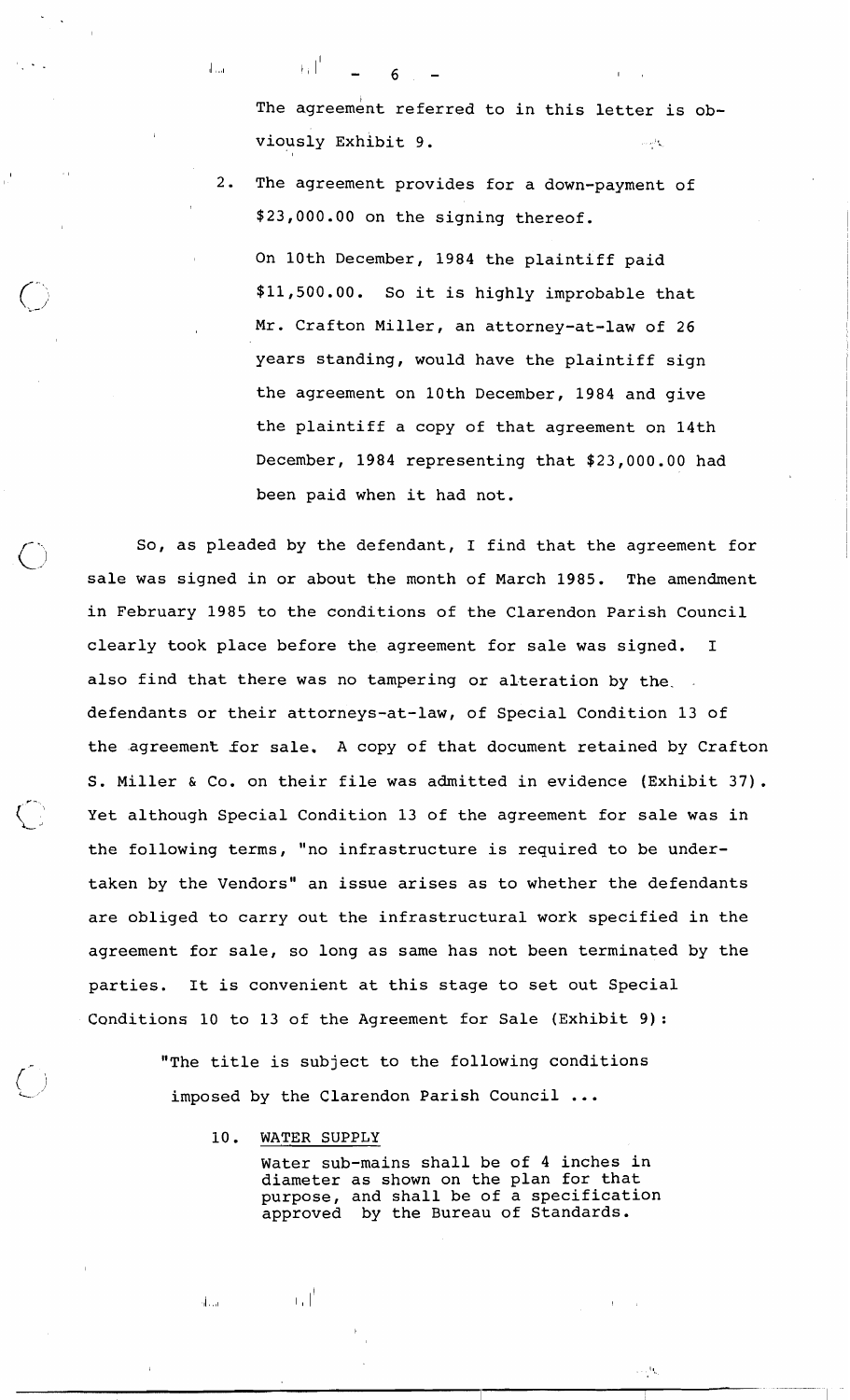Sub-mains shall not be covered before inspection by the superintendent, Roads and Works or his representatives.

11. ROADWAY:

The reserved roadway shall be cleaned to extreme width of all vegetation. Scarify road surface and apply selected marl, consolidated in 6 inches layers to a minimum depth of 1' 0". Wet and roll to proper camber to a minimum weight of 10 ton roller.

- 12. The work of the subdivision shall be completed within two (2) years of the date of approval.
- 13. No infrastructure' is requirbd to be undertaken by. the vendors'".

Now, before I deal specifically with the issue as to the responsibility for the infrastructure let me address the question of possession.

It would be possible for completion to take place without the plaintiff having been previously put in possession. Indeed there is no specific provision in the agreement regarding possession. And although the plaintiff paid more than the agreed portion of the purchase money before completion could be achieved, I accept Mr. Scharschmidt's submission that the documentary evidence in the case establishes the falsity of the plaintiff's assertion that the defendants let him in possession. Exhibit 18, a letter dated 3rd November, 1986 was written by the plaintiff himself. It is captioned thus:

> "Re: Purchase of Lots 19, 20, 21 and 22 - Long's Wharf, Clarendon - from Prince Golding et al".

The letter says **inter** alia:

 $\rightarrow$ 

"I am advancing a further deposit of Thirty Thousand Dollars (\$30,000.00) B.N.S. #2905482 in the amount of Twenty Seven Thousand Dollars and B.O.C. #00433 Three Thousand Dollars respectively instant and hereby asking for a period of twelve (12). months to settle balance.

Upon receipt of this deposit I am reminding you of your promise to allow us full posses- **,I..**  sion of the said property".

(Emphasis supplied)

boundary of each lot.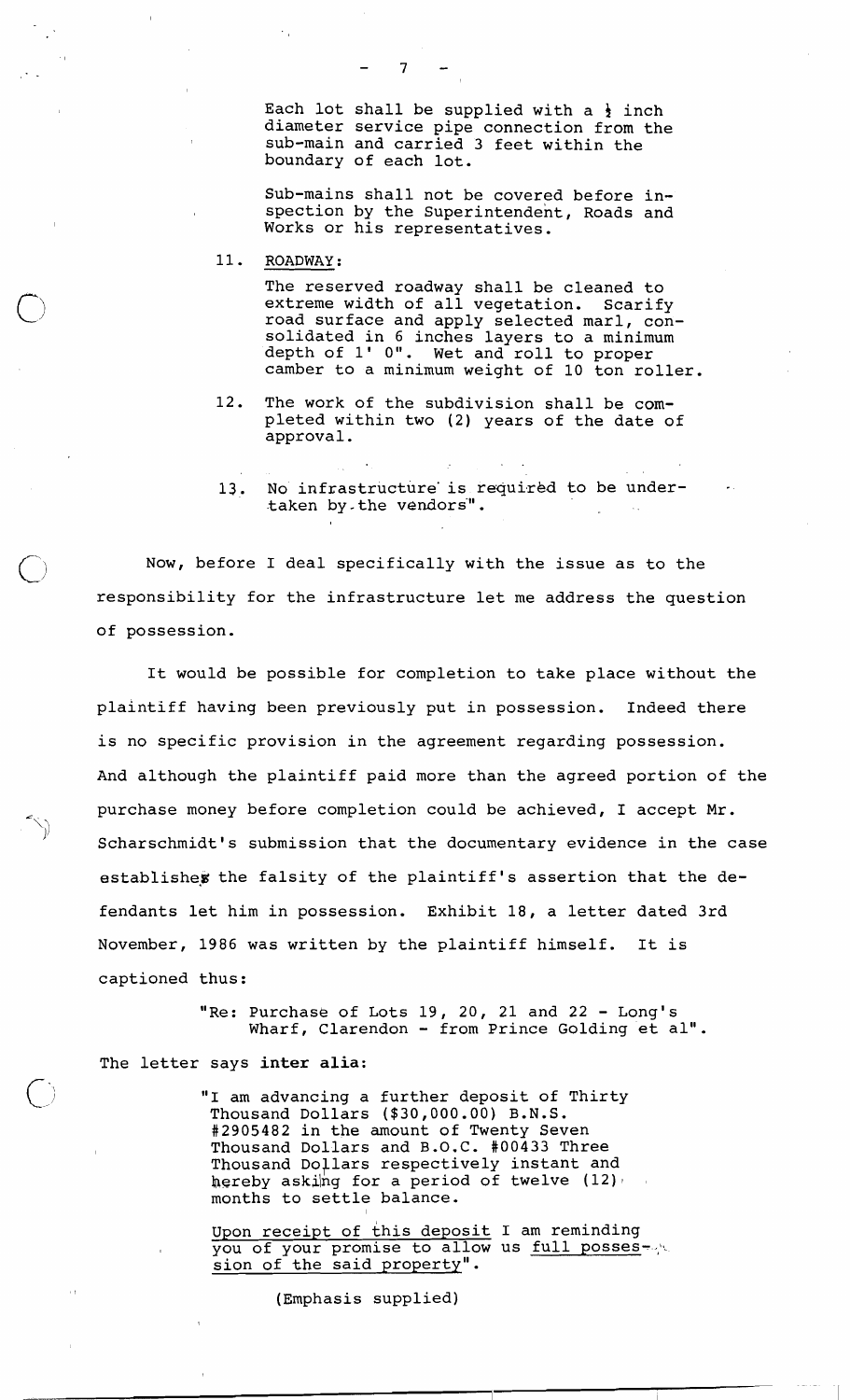As Mr. Scharschmidt correctly points out the promise referred to is to be seen in Exhibit 21, a letter of 31st July, 1985, from Crafton Miller & Co. to the plaintiff which says inter alia:

> "In order for you to get immediate possession you would have to obtain from your Bankers or any reputable Financial Institution a letter of understanding to pay us the balance of the purchase money and half cost of transfer upon completion".

That letter (Exhibit 21) also refers to payment of rental or interest on the plaintiff entering into possession. The letter, Exhibit 21, was in reply to the plaintiff's letter, Exhibit 19, dated 26th July, 1985 asking for permission to take possession.

All the same, in spite of the fact that the plaintiff was not let into possession by the defendants completion under the said agreement for sale was to take place "[o]n presentation of Registered Transfer or Duplicate Certificate of title in the name of the purchaser and on payment of Balance Purchase money and half cost of transfer". So, the contract provided for the presentation of a duplicate certificate of title in the name of the purchaser in respect of the transfer of four lots on payment of the balance of purchase money. Furthermore, the special conditions in the contract concerning the provision of insfrastructure would have to be addressed before completion.

Mr. Codlin has submitted that so long as the contract subsists with the plaintiff not in breach, Mr. Golding is obliged to carry out infrastructural work in respect of all four lots before completion. In my opinion Mr. Codlin is correct. Special Condition **i2** says that "(tlhe work of the subdivision shall be completed within two (2) years of the date of approval. Special Conditions 10 and 11 are specific and detailed. The infrastructural specifications 0 must have been understood by the parties to be part of the work of the subdivision to be completed within two years of the date of approval. - The parties must have intended by the terms of the contract that the specified infrastructural work, by its very nature, would be performed by the vendors as subdividers of the lands described in the contract as part of Long's Wharf of which the four lots in question are numbered 19, 2Q, 21 and 22 on the subdivision plan for same.

 $\mathbf{R}$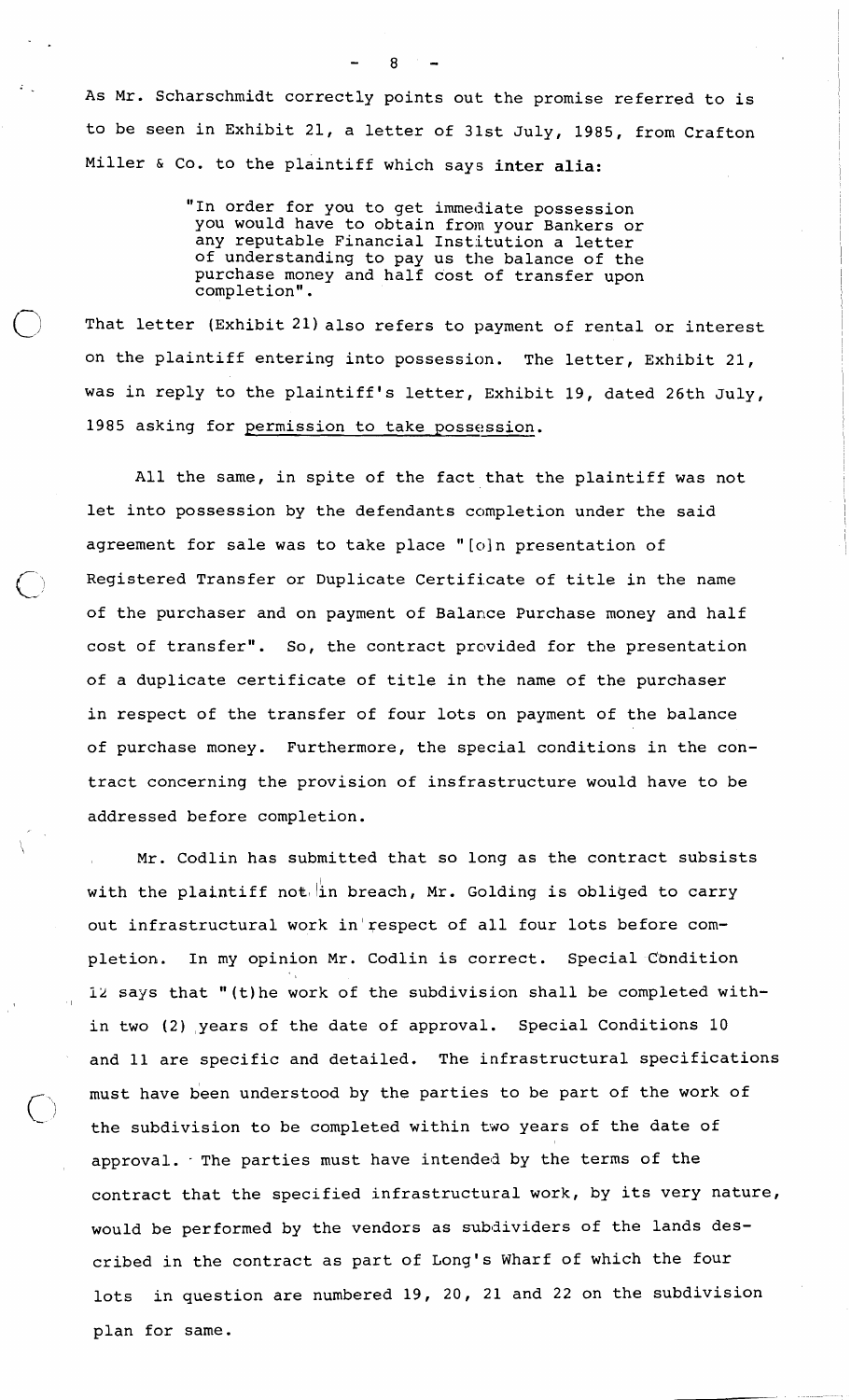I therefore hold that Special Condition 13: "No infra-structure is required to be undertaken by the Vendors" - cannot by its general words relieve the vendors of their obligation (provided the contract still subsists) to furnish the infrastructure expressly specified in Special Conditions 10 and 11. The general words of Special Condition 13 are therefore, in my judgment, otiose.

**-9-** 

Therefore, so long as the infrastructural work was not performed, the vendors could not have effectually made time of the essence of the contract as they purported to do in October 1986 through their attorneys. They failed to provide the infrastructure called for in the contract and so could not have been ready willing and able to complete. The agreement for sale was therefore not terminated by reason of the failure of the plaintiff to comply with the "Notice to Complete Sale And Making Time Of The Essence"<br>(Exhibit 39) which was in the result ineffectual.

An important question that arises on the pleadings and which must now be determined is whether the parties entered into four new agreements for sale in December 1987 and thereby mutually terminated the said agreement of March 1985 (the original contract). By 15th December 1986 Crafton S. Miller & Co. had ceased to act on behalf of the vendors (defendants). Completion had not taken place. II ,I I I I The plaintiff had by November 1986 paid a total of \$83,000.00 on account of the purchase price leaving an unpaid balance **qf** \$67,000.00. The defendant had not provided the infrastructure in accordance with the contract. By January 1997 attorney-at-law Derrick Russell of the Legal department of National Commercial Bank was engaged by the first defendant, Prince Golding, to act for the vendors in respect of the transaction. Mr. Russell received under cover of letter of 29th January 1992 (Exhibit 30) from Crafton S. Miller & Co. all monies and all documents held by that firm with respect to the four lots. Those documents included the duplicate certificate of title for each of the four lots as well as the agreement for sale made in' respect. of all four lots.

-

I

Mr. Russell who gave evidence on behalf of Prince Golding said that in 1987 on the instructions of Mr. Golding he prepared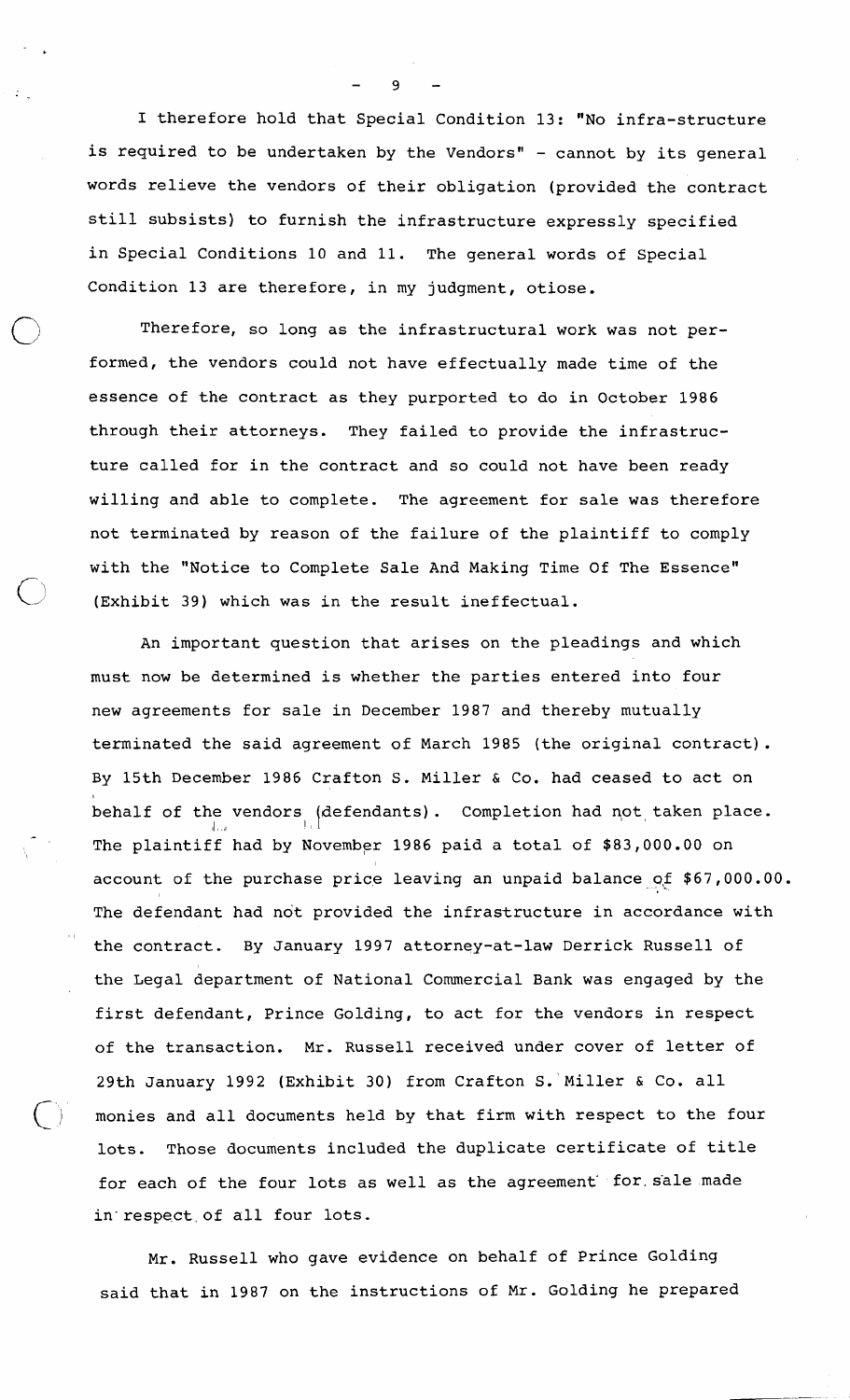four agreements for sale in respect of the four lots of land. Garnett Palmer came to his office and took the four agreements for sale. He got back from Mr. Palmer two of the agreements for sale duly signed by both parties and witnessed (Exhibits 17 and 16). Those agreements were in respect of Lots 21 and 22 respectively. The format for the agreements for sale for lots 19 and 20 was much the same as for lots 21 and 22 except for the price. He did not tell ME. Palmer he couldn't find the old sales agreement from Mr. Miller's office. He opened a file in the matter but that file has been misplaced. Although he has searched diligently for the file he has not been able to find it.

On this aspect of the matter it is sufficient to rehearse a portion of  $Mr$ . Palmer<sup>i</sup>s evidence under cross examination:

- **"Q.** Did you **sign** two contracts in respect of lots 19 and 20. '.-
- A. I'signed two contracts in front of Mr. Golding and Mr. Russell at Mr. Russell's office. I mean I signed two pieces of paper in front of Mr. Russell. Mr. Golding signed first and I signed after. No lot number was involved. No writing was on the two papers. They were blank<br>papers. Mr. Golding and I signed the Mr. Golding and I signed the blank papers in front of Mr. Russell.

Yes, two lots were transferred to me. Those were lots 21 and 22.

- **Q.** When did you become aware that those lots were transferred to you?
- A. When Mr. Russell wrote to me that he was If the titles and I should<br>come and collect them ...
- **Q.** Did you ever say at any time that you signed contracts in relation to lots 21 and 22.
- A. Yes, I did swear to an affidavit that I signed contracts in relation to lots 21 and 22.

Yes, I understand that the transfers to me were as a result of the documents I signed on 16th December, 1987.

Yes, the outstanding lots would be 19 and 20 ...

Yes, I did lodge caveats in respect of lots 19 and <sup>20</sup>...

Yes, this document bears my signature. It is a caveat against the registration of any change or any dealing. I see a reference therein that the land in question was based on an agreement for sale dated 16th December, 1987.

 $10$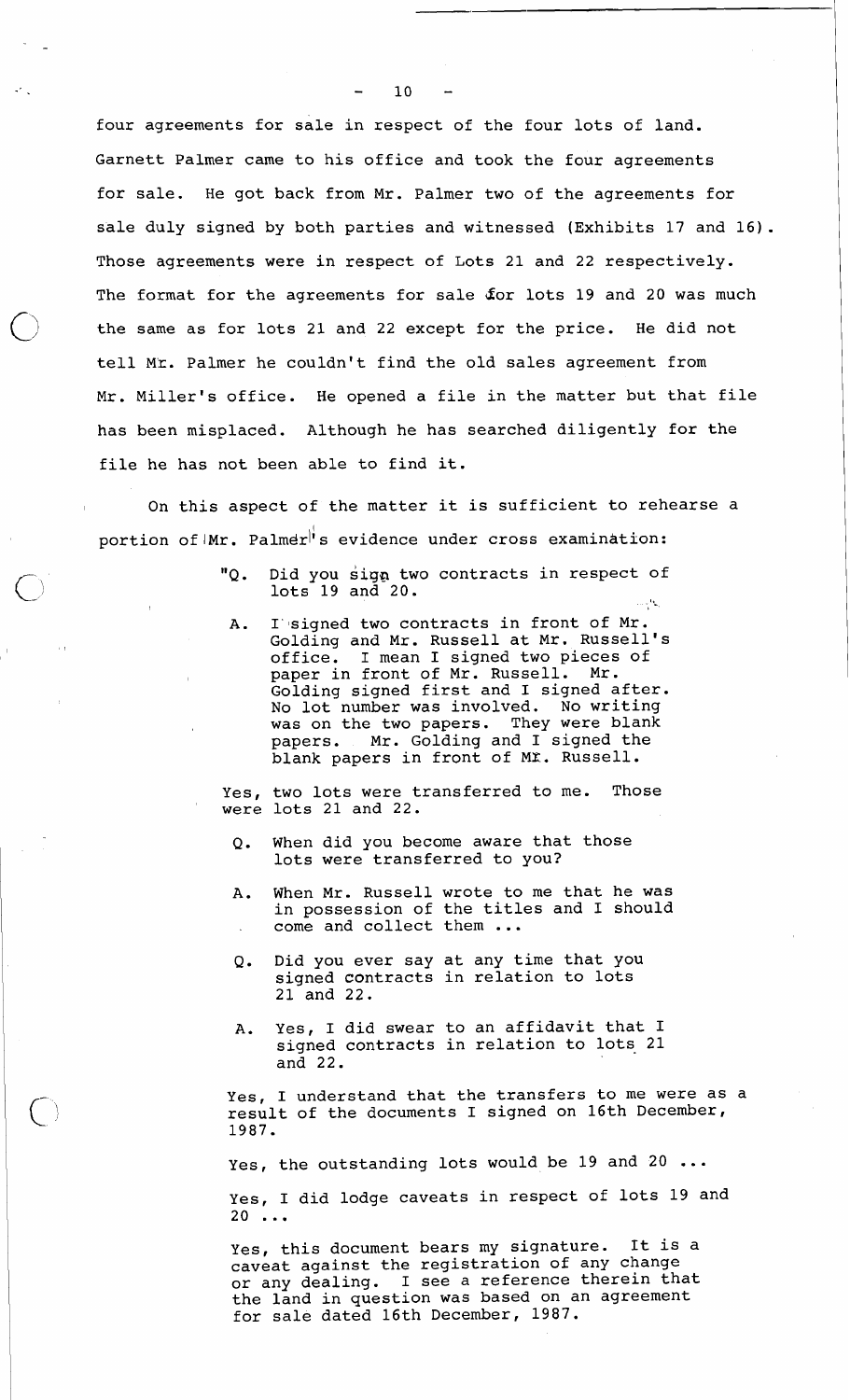Yes, that caveat ... refers to a contract I entered into in respect of lot 20.

Yes, this other document concerns lot 19. It bears my signature and is dated 30th November, <sup>1990</sup>...

Yes, that document refers to an agreement for sale dated 16th December, 1987. I swore to that document before a Justice of the Peace.

Yes, the document in respect of lot 20 I swore to before a Justice of the Peace.

No, at the time I swore to those two documents the action in this case had not been filed.

- $\mathbf{Q}_{\bullet}$ I put it to you that on the 16th December, 1987 you entered into four contracts?
- A. No. **<sup>11</sup>**  $A. No.$   $\blacksquare$

 $\bigcup$ 

The plaintiff pleaded in paragraph 5 of the statement of claim that:

> "On the 15th June and 18th January, 1988 respectively lots 21 and 22 were transferred to the Plaintiff according to

the terms of the [original contract]".

That assertion is inconsistent with the terms of the original contract (Exhibit 9) as well as with the evidence. The original contract is one agreement for all four lots. The vendor is only required to transfer on completion. The contract provided for a transfer of all four lots on payment of the balance of purchase money and half cost of transfer. In keeping with the evidence I find that lots 21 and 22 were transferred to the plaintiff in accordance with new contracts for sale entered into by the parties on 16th December, 1987 (Exhibits 16 and 17). As Mr. Scharschmidt points out transfer tax and stamp duty were paid on the said contracts and they were presented to the relevant authorities as agreements made by the parties in respect of the land mentioned therein.

The original contract, having been made in respect of all four lots, did not, in my judtment, survive and could not have survived in respect of lots 19 and 20 and I find that new contracts were entered into by the parties in respect of these lots. As has been tellingly put on behalf of the defendants, the plaintiff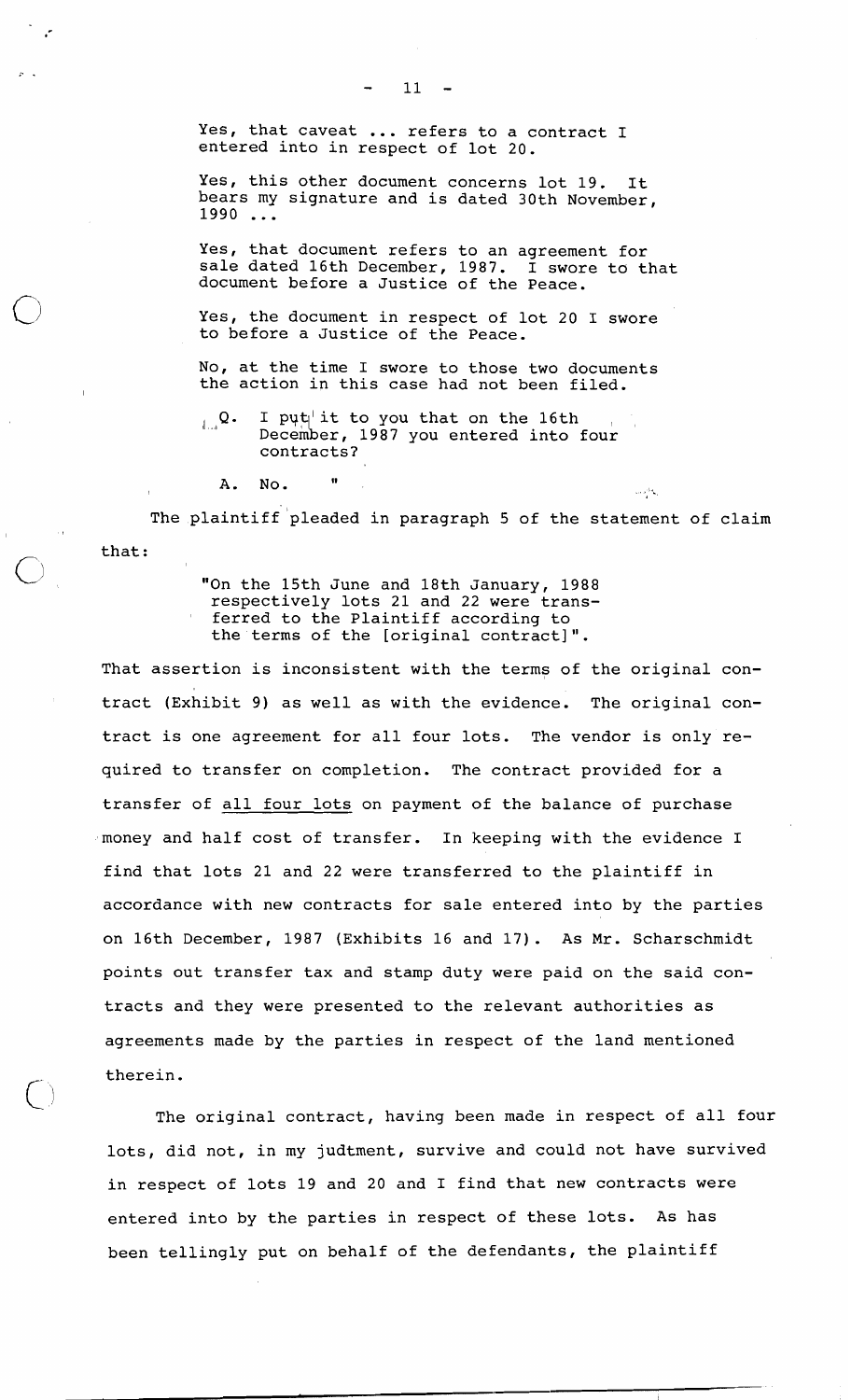relied on these contracts as the basis of obtaining caveats (Exhibits 26 and 26A) in which the plaintiff says that he entered into contracts in respect of lots 19 and 20 on 16th December, 1987.

In this connection I accept ME. Russell's evidence that he prepared four contracts in respect of the lots which were the subject matter of the original contract. And I note that it was not suggested to Mr. Russell that no contracts were entered into in respect of lots 19 and 20 on 16th December, 1987. He indicated that the contracts in respect of lots 19 and 20 would have been in terms similar to the contracts in respect of lots 20 and 21 (Exhibits 16 and 17).

So, I find on the basis of the foregoing that the parties terminated the said orginal contract and entered into new contracts on 16th December, 1987 it being agreed by the parties that the sums paid under the original agreement would be applied to the purchase price and costs of the lots. I further find that so much of the sum of \$92,000.00 as was necessary, which had already been paid was applied in payment of the purchase price and costs of lots 21 and 22. (see agreements for sale (Exhibits 16 and 17) copies of which together with a copy of Exhibit 9 are appended to this judgment). The balance was applied as a deposit with respect to lots 19 and 20.

The plaintiffs action must accordingly fail, predicated, as it is, on the original contract being in force at the time of action brought. As that contract was terminated by the parties in December 1987 the plaintiff is not entitled to any of the reliefs claimed.

The defendants having withdrawn their counter claim, there will be judgment for them on the claim only, with costs to be taxed if not agreed.

 $\mathbf{L} \mathbf{L}$ 

ان ان

 $12$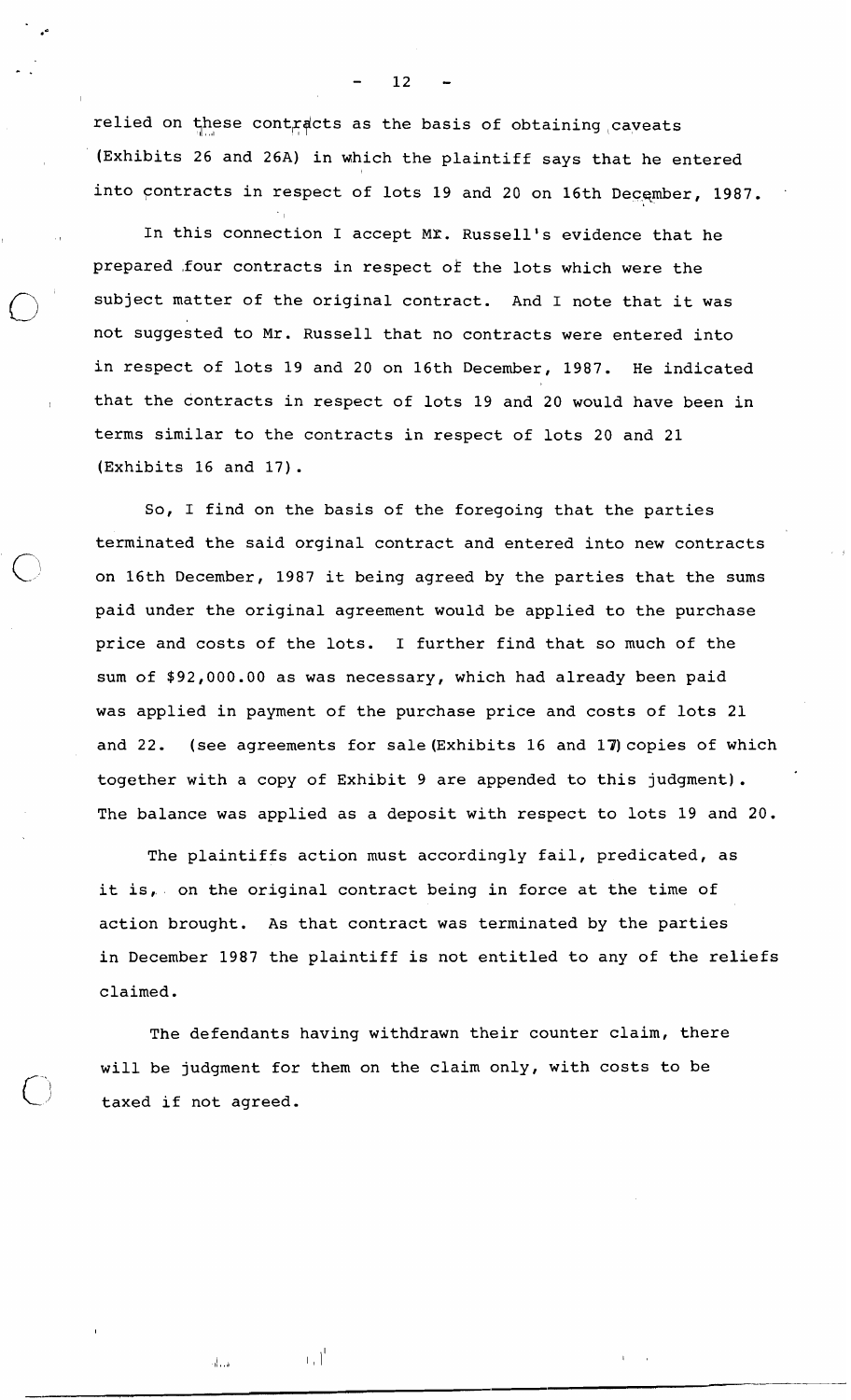## AGREEMENT FOR SALE

THIS AGREEMENT is made the  $day$  of  $198$ BETWEEN PRINCE A. GOLDING, Retired Teacher, and ETTA E. GOLDING housewife, both of Old Harbour in the Parish of St. Catherine (hereinafter called the "VENDORS") and GARNETT PALMER, Mechanic of 70 East Street, Olc Harbour in the Parish of Saint Catherine (hereinafter called the"PURCHASER) WHEREEY the Vendors agrees to sell and the Purchaser to purchase ALL THAT PARCEL of Tand more rully described in the Schedule hereto upon the terms set out therein,

## $\begin{array}{cccccccccccccc} \underline{S} & \underline{C} & \underline{P} & \underline{E} & \underline{D} & \underline{U} & \underline{L} & \underline{E} \end{array}$

DESCRIPTION OF LAND:

All those Parcels of land part of Long's Wharf in the Parish of Clarendon being the lots numbered 19,20,21 and 22 on the subdivision plan for the said lands registered at parent title Vol. 1171  $Folio 241.$ 

19 comprises  $\langle y \rangle$  acres,  $2\frac{\gamma}{4}$  roods, Lot perches  $and$  $6$  acres,  $\frac{2}{3}$ roods, Lot 20 comprises  $perches$  $and$  $6$  acres,  $2\frac{7}{3}$ roods, Lot  $21$  comprises  $perches$ and  $\ddot{z}$  acres, 22 comprises Lot  $/6 \cdot 6$  perches  $and$ 

These are subject to minor variation in the prechecked plan and which will not be subject to any reduction or increase in price.

 $\tau$ oods,

None save the restrictive covenants (if any) endorsed on the Certificate of Title

 $\mathscr{C}_2$ 5 acres at \$6,000.00 per acres Totalling - \$15,000.00

Deposit of  $$23,000.00$  on signing of this  $\leftarrow$ Agreement

A further deposit of \$20,000.00 on or hefore the  $31/5/85$ 

Balance on completion

On presentation of Registered Transfer on Duplicate Certificate of Title in the name of the Purchaser and on payment of Balance of Purchase money and half cost of transfer.

To be borne equally by the parties Attorneys-at-Law costs as per Law Society Scale of Fees. Transfer Tax to be borne by the Vendor.

ENCUMBERANCES:

CONSIDERATION:

HOW PAYABLE:  $a)$ 

 $c)$ 

 $b)$ 

CCMPLETION:

COST OF TRANSFER: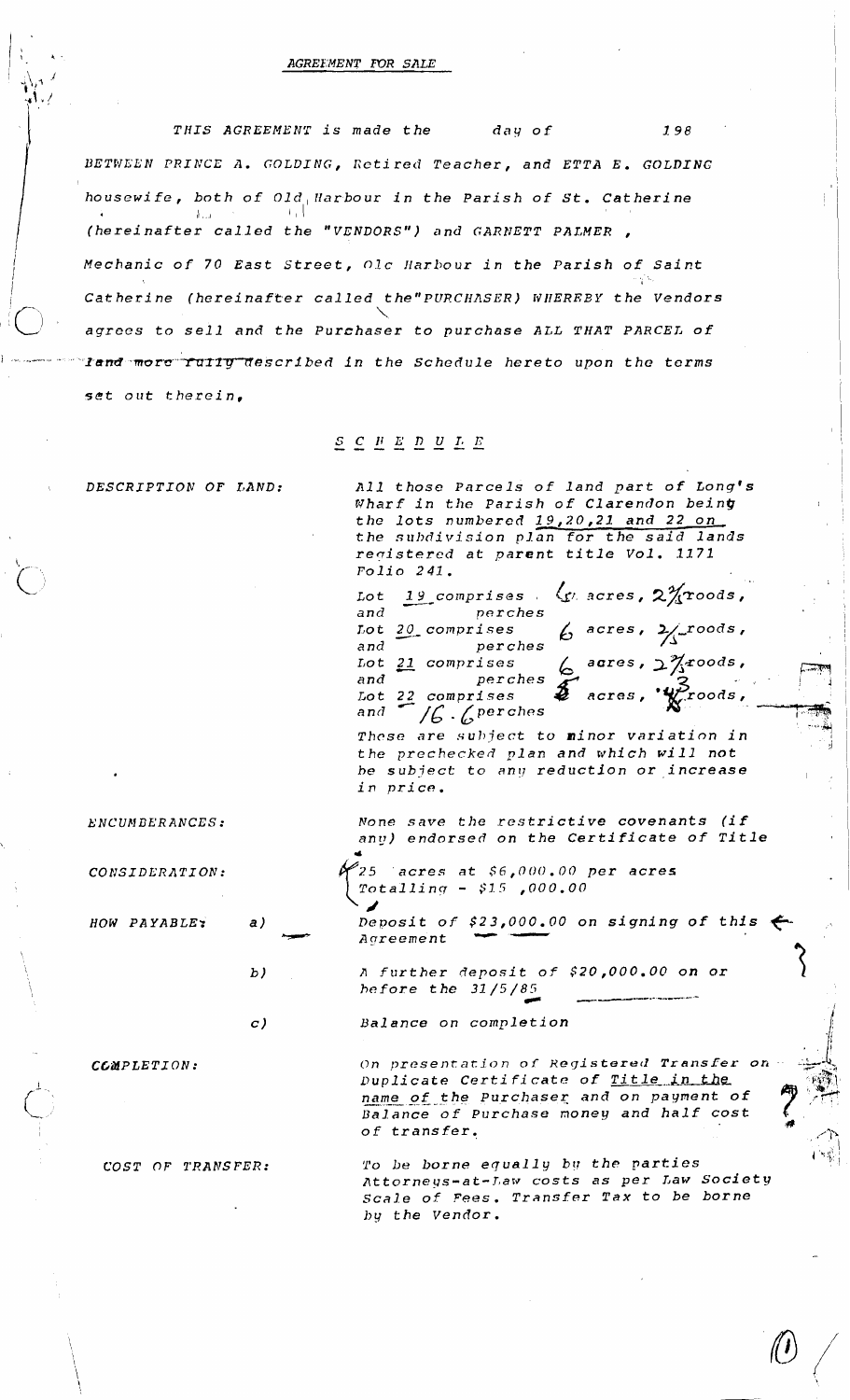TAXES, WATER RATES. INSURANCE: To be apportioned to date of . possession. CARRIAGE OF SALE: CRAFTON S. MILLER & CO. Attorneysat-Law, la Duke Street, Kingston COST OF PREPARING The cost of preparing this<br>Agreement of Sale is \$400.00 AGREEMENT OF SALE: panable by the Vendor and Purchaser in equal shares, and should this Agreement be terminated by the  $\pm$ .  $\frac{1}{2}$ Purchaser the Vendors' Attorneys sum of \$200.00 being half the cost of preparing the said Agreement of Sale. SPECIAL CONDITIONS:  $1)$ It is expected that the Certificate a of Title should be available by the latest the day of 1985 A and the purchaser will be notified immediately upon receipt by the Vendor of the Certificate of Title and completion should thereupon be fixed for a date days following

 $2<sup>1</sup>$ 

 $2)$ 

Subject to the Purchaser obtaining a Mortgage loan for \$ at a rate of interest of from a reputable financial Institution within 4 weeks from the signing hereof.

the date of notification.

 $3)$ The title is subject to the following conditions imposed by the Clared Parish Council:

There being no breach of any existing eovenants or  $1.$ supportable objections from adjoining owners.

 $2.$ Natural drainage onto the land being unimpeded

DISCREPANCIES:  $3.$ 

> Road alignment and lot boundaries (including the quantity of lots) being subject to confirmation on the ground by the Parish Superintendent, after setting out, and prechecked plan being adjusted accordingly.

 $\bigvee_{d}$ AGRICULTURAL CONSERVATION:

> Rention and maintenance of all lots in agriculture, shall until specific permission is given to remove it.

- No building or any other permanent structure shall be  $5.$ erected at a distance of less than 50 feet from the main road centre line.
- storm water drainage resulting from the sub-division  $6.$ Anu shall be collected and disposed of before entering onto the main road.
- No waste or sullage water or effluent waste shall be perm  $7.$ mitted to be discharged from any lot onto any road or onto any part of adjoining lands.
- All gates and doors in or upon any fence or popening upon  $\boldsymbol{s}$  . any road shall open inwards.